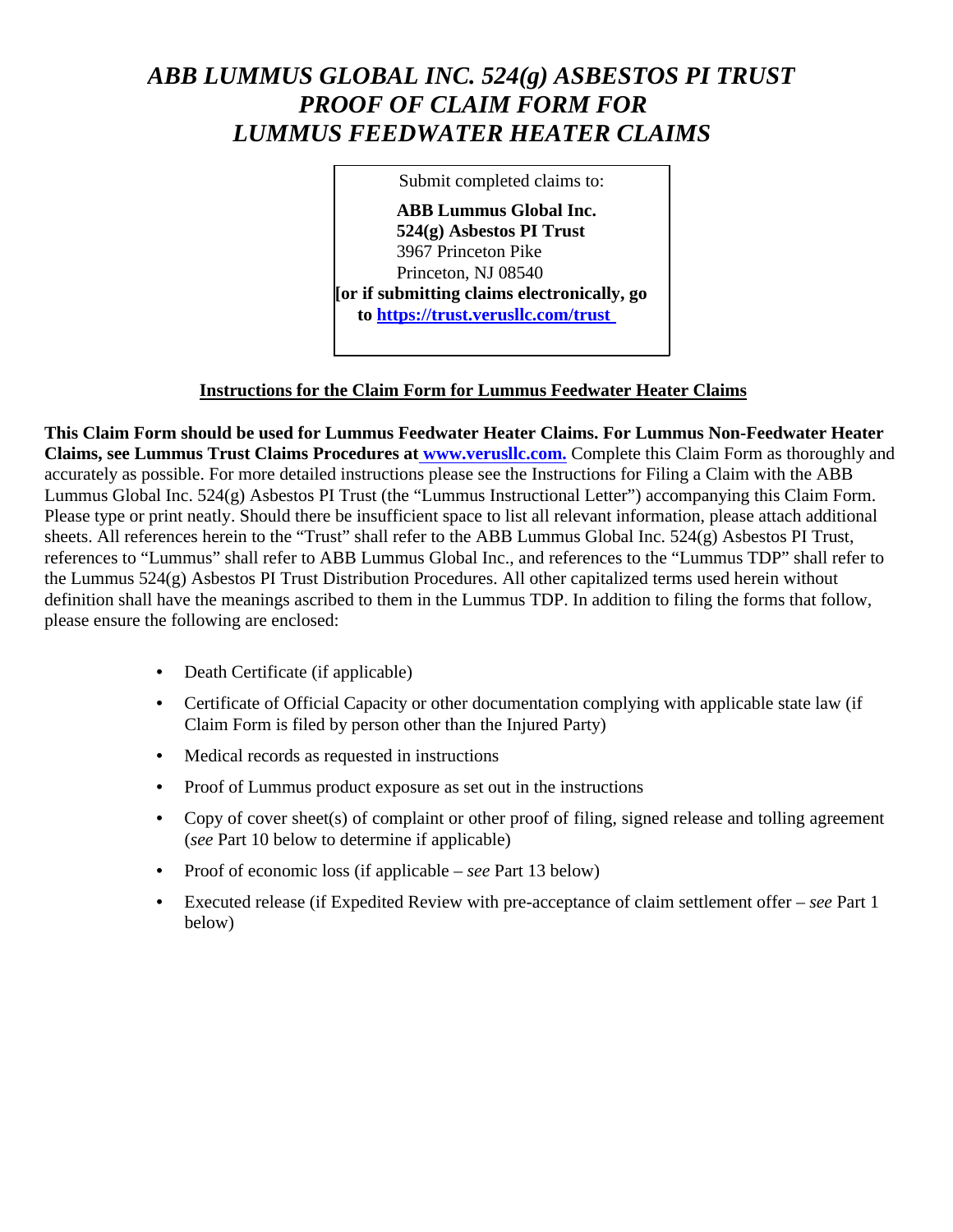#### **LEGAL REPRESENTATION** (if applicable)

If counsel represents claimant, print or type the following information:

| • Street / PO Box / Suite $\sqrt{2}$    |                                                             |  |
|-----------------------------------------|-------------------------------------------------------------|--|
| • City                                  | $\cdot$ State ______________ $\cdot$ Zip Code ___________ - |  |
|                                         |                                                             |  |
| • Attorney E-mail Address _____________ |                                                             |  |

## **Part 1: Choice of Claim Process**

Please choose the applicable claim process (choose only one): (The claim processes are described in the Lummus TDP as noted below.) Note: Claims for Lung Cancer 2 (Disease Level VI) must undergo the Individual Review claim process. If the claimant chooses Expedited Review the claimant must choose between either (i) Expedited Review with pre-acceptance of the claim settlement offer and submission of an executed release or (ii) Expedited Review without pre-acceptance of a claim settlement offer. (See Lummus Instructional Letter).

> **Expedited Review with pre-acceptance of claim settlement offer. Executed release must be** submitted with Claim Form (see Section 5.2 (a) of the Lummus TDP)

 $\perp$  Expedited Review without pre-acceptance of claim settlement offer (see Section 5.2 (a) of the Lummus TDP)

Individual Review (see Section 5.2 (b) of the Lummus TDP)

## **Part 2: Special Claim Status**

If you believe your claim qualifies as an Extraordinary Claim and/or an Exigent Hardship Claim as those terms are defined in Sections 5.3 (a) and 5.3 (b) of the Lummus TDP, respectively, check the appropriate box(es) indicating this and attach a separate sheet with a brief explanation and/or documentation in support thereof as required by the Lummus TDP.

Note: Any person asserting that the claim qualifies as an Exigent Hardship Claim must certify to the Trust the aggregate amount the person has recovered in respect of the claim from other asbestos defendants and other asbestos claims resolution organizations.

Extraordinary Claim (not available for Disease Levels I, II, or III)

Exigent Hardship Claim (not available for Disease Levels I, II, or III)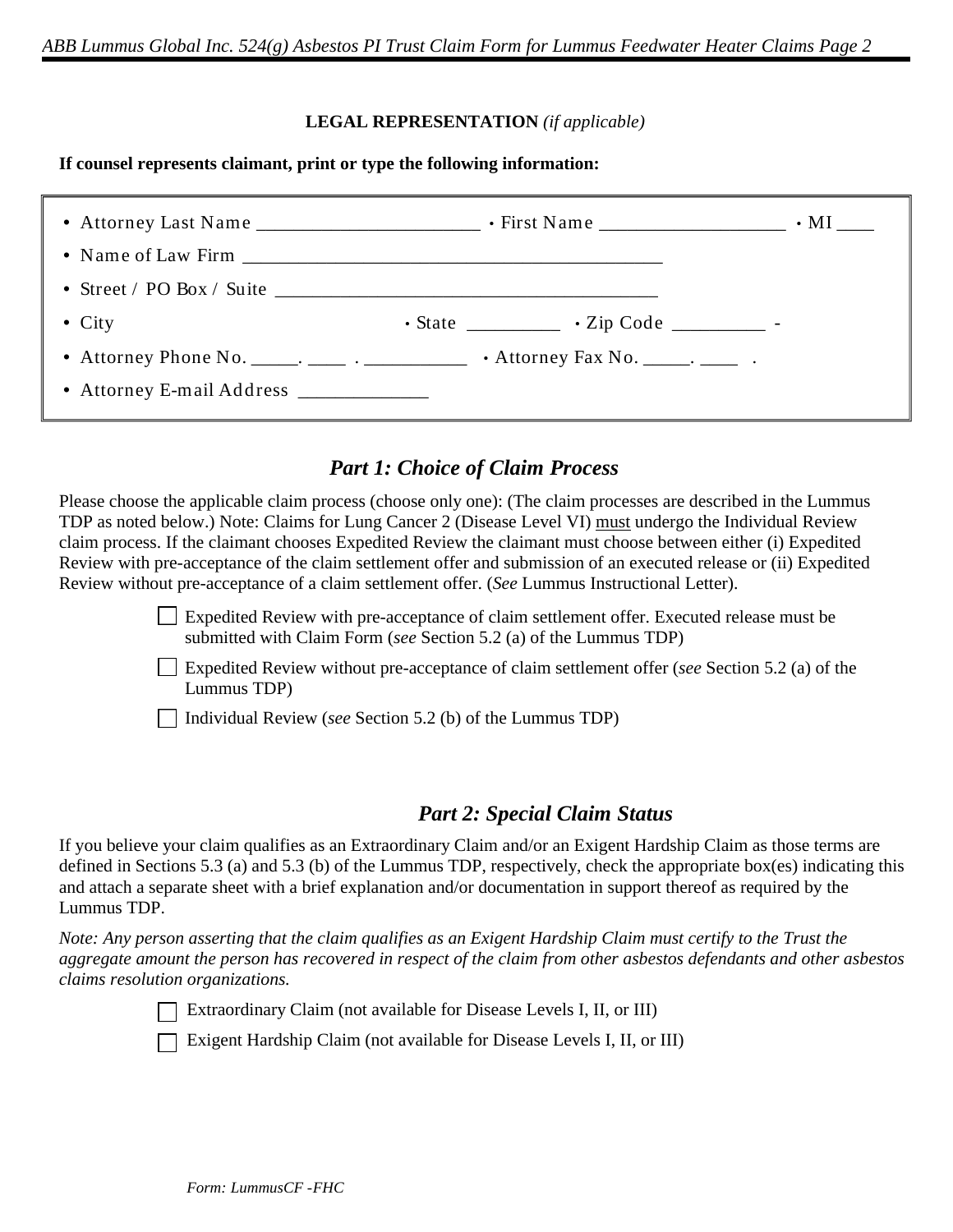# **Part 3: Injured Party Information**

| Name and the same state of the state of the state of the state of the state of the state of the state of the state of the state of the state of the state of the state of the state of the state of the state of the state of | $\qquad \qquad \text{Last Name} \qquad \qquad \text{Last Name}$<br>$MI$ <sub>_____</sub>                                                                                                         | First |
|-------------------------------------------------------------------------------------------------------------------------------------------------------------------------------------------------------------------------------|--------------------------------------------------------------------------------------------------------------------------------------------------------------------------------------------------|-------|
| $\overline{\text{(Month) (Day) (Year)}}$                                                                                                                                                                                      | Date<br>of<br>Date of Death $\frac{\ }{\ }$ / $\frac{\ }{\ }$<br>(Month) (Day) (Year)                                                                                                            | Birth |
| Death Certificate must be enclosed)                                                                                                                                                                                           | $\frac{1}{2}$ Was Death Asbestos Related? (Y / N) (If                                                                                                                                            | Yes,  |
| Social Security No.                                                                                                                                                                                                           |                                                                                                                                                                                                  |       |
|                                                                                                                                                                                                                               | <b>Part 4: Claimant Information (if different than Injured Party)</b>                                                                                                                            |       |
|                                                                                                                                                                                                                               |                                                                                                                                                                                                  |       |
|                                                                                                                                                                                                                               |                                                                                                                                                                                                  |       |
|                                                                                                                                                                                                                               |                                                                                                                                                                                                  |       |
|                                                                                                                                                                                                                               |                                                                                                                                                                                                  |       |
|                                                                                                                                                                                                                               |                                                                                                                                                                                                  |       |
|                                                                                                                                                                                                                               |                                                                                                                                                                                                  |       |
| <del>Last Name</del>                                                                                                                                                                                                          | <b>First Name</b><br>$M\!$                                                                                                                                                                       |       |
|                                                                                                                                                                                                                               |                                                                                                                                                                                                  |       |
|                                                                                                                                                                                                                               | Relationship to Injured Party (choose one): (Certificate of Official Capacity, other documentation<br>complying with applicable state law, or certification in Part 16, below, must be provided) |       |
| Executor/Administrator/Trustee                                                                                                                                                                                                | Guardian                                                                                                                                                                                         |       |

| City          | State | Zip Code                                  | $\overline{\phantom{a}}$ |
|---------------|-------|-------------------------------------------|--------------------------|
|               |       | Phone No. (evening) $\_\_\_\_\_\_\_\_\$ . |                          |
| Email Address |       |                                           |                          |

 $\text{Street}\,/\, \text{POBox}\,/\, \text{Apt.}$ #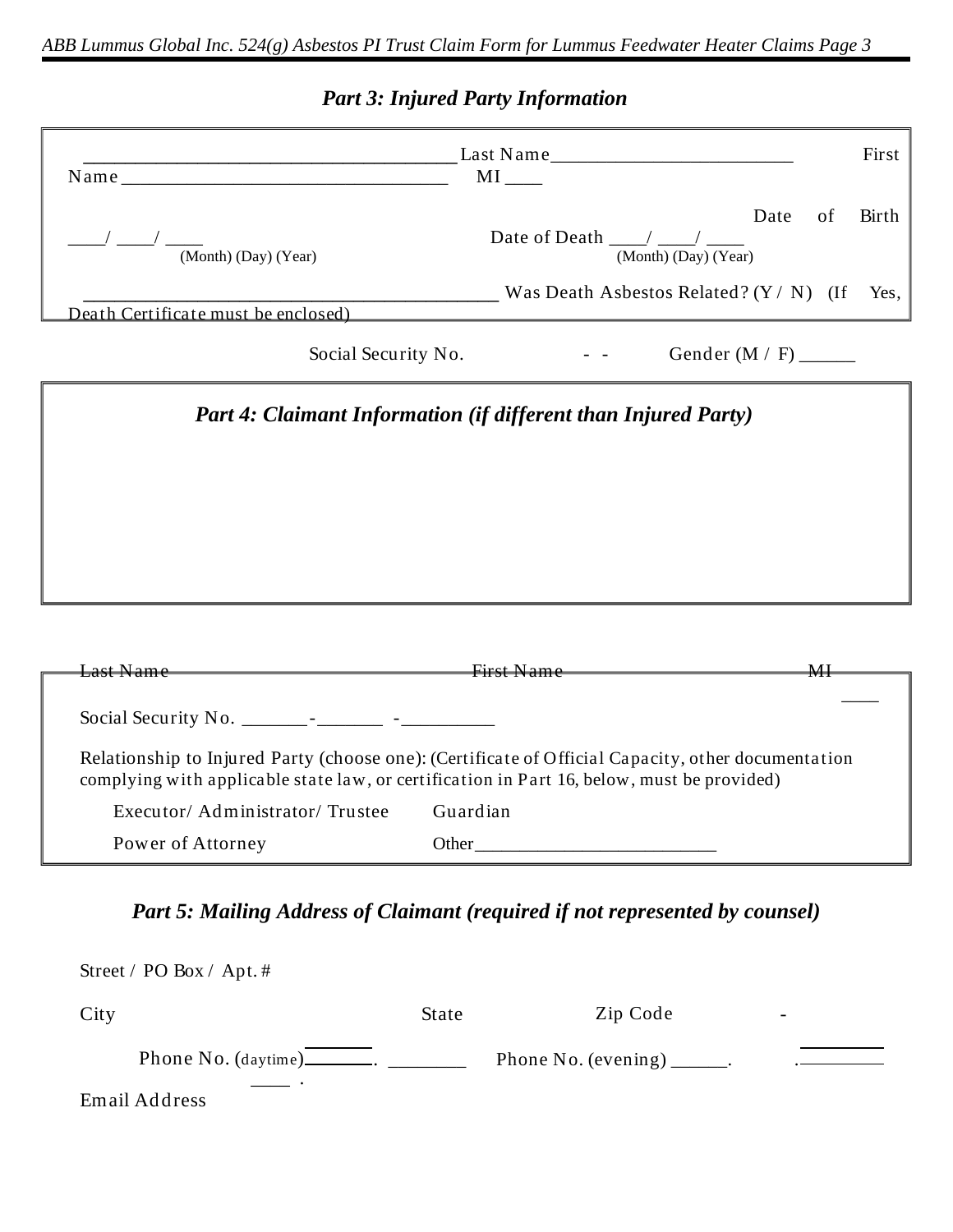Form: LummusCF -FHC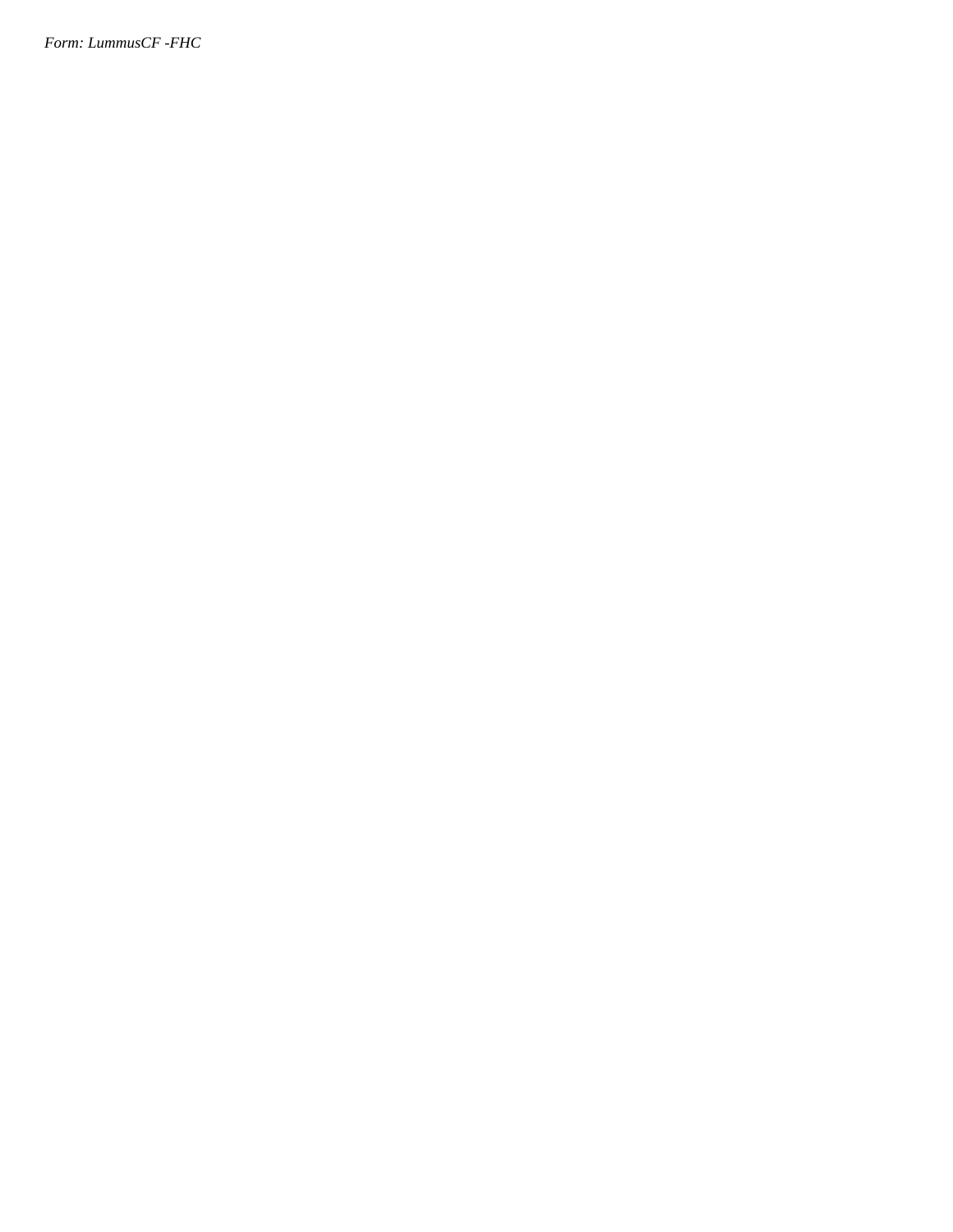### **Part 6: Diagnosed Asbestos-Related Injuries**

Place an X next to the highest Disease Level (by number) that has been diagnosed for the Injured Party for which medical documentation is available. Please see Section  $5.2(a)(3)$  of the Lummus TDP for a listing of the specific medical criteria and records that are required for each Disease Level.

| Mesothelioma (Level VIII)                                                                                                                               | Date of Diagnosis | (Month) (Day) | (Year) |
|---------------------------------------------------------------------------------------------------------------------------------------------------------|-------------------|---------------|--------|
| Lung Cancer 1 (Level VII)<br>Lung Cancer 2 (Level VI) Note: Claims for Lung<br>Cancer 2 (Level VI) must undergo the Individual<br>Review claim process. | Date of Diagnosis | (Month) (Day) | (Year) |
| Other Cancer (Level V)<br>(e.g., Colo-rectal, Laryngeal, Esophageal, Pharyngeal,<br>Stomach Cancer)                                                     | Date of Diagnosis | (Month) (Day) | (Year) |
| Severe Asbestosis (Level IV) Asbestosis/<br>Pleural Disease (Level III) Asbestosis/Pleural<br>Disease (Level II)                                        | Date of Diagnosis | (Month) (Day) | (Year) |
| Other Asbestos Disease (Level $I - Cash$<br>Discount Payment)                                                                                           |                   |               |        |

The claims must meet the relevant medical criteria as delineated in the Lummus TDP. In order to expedite the processing of claims and minimize the expense of claims processing, with the consent of the claimant, the Trust will use previous reviews of medical records for other asbestos defendants in the possession of Verus Claims Services, LLC, for the verification of the claimed medical condition. Notwithstanding the foregoing, the Trust maintains the right to request medical documentation for all individual claims.

A. Use results of previous medical reviews if available. Yes \_\_\_ No \_\_\_

B. Do not use results of previous medical reviews. Required medical records are enclosed. Yes \_\_ No \_\_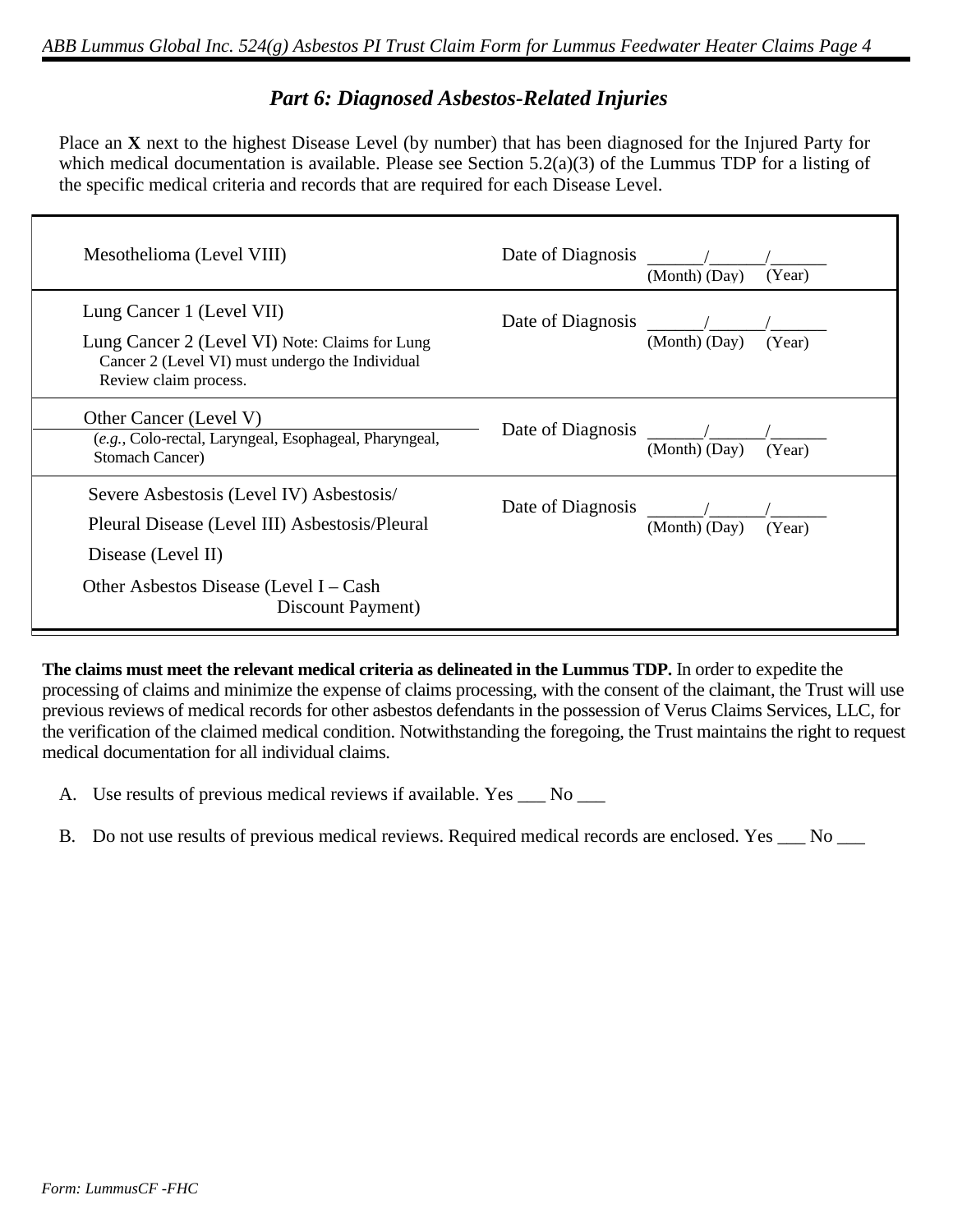### **Part 7: Occupational Exposure**

Complete this Part to demonstrate the necessary Lummus Exposure, Significant Occupational Exposure and/or five years cumulative occupational exposure as required by the Lummus TDP for the Disease Level claimed. Please see the Lummus Instructional Letter for the presumptive exposure requirements for Expedited Review. If the claimant cannot meet the relevant presumptive exposure requirements for a Disease Level eligible for Expedited Review, the claimant may seek Individual Review of the claim.

Please photocopy Part 7 of this Claim Form and list separately each site, industry or occupation upon which claimant relies to establish the necessary exposure.

 $A_{\bullet}$ **LUMMUS EXPOSURE:** (see Section 5.6(b)(3) of the Lummus TDP for Lummus Exposure evidentiary *requirements*)

Complete this subpart A to satisfy the Lummus Exposure requirement and, if applicable to the Disease Level claimed, to satisfy the Significant Occupational Exposure or five years cumulative occupational exposure requirements. If the claim is for a Disease Level for which Significant Occupational Exposure or five years cumulative occupational exposure is required, but the Injured Party's exposure to asbestos for which Lummus is legally responsible does not satisfy the applicable requirements, subpart B must also be completed. This subpart A relates only to Lummus Exposure. Subpart B relates to exposure to any asbestos other than asbestos for which Lummus is legally responsible.

 $\sim$ 

| $\mathbf{I}$ . | Name of Plant/Site/Ship or Vessel of Lummus Exposure: ___________________________ |                                                                                                                                                                                                            |  |  |  |
|----------------|-----------------------------------------------------------------------------------|------------------------------------------------------------------------------------------------------------------------------------------------------------------------------------------------------------|--|--|--|
|                |                                                                                   |                                                                                                                                                                                                            |  |  |  |
| 2.             |                                                                                   | Month/Year Lummus Exposure Began: ___/ ____ Month/Year Lummus Exposure Ended: ___/ ___                                                                                                                     |  |  |  |
| 3.             |                                                                                   | Occupation at time of Lummus Exposure: __________ (see Occupation Codes listed in the Lummus<br>Instructional Letter.) If Occupation Code 60 (other) is designated, specify the other occupation:          |  |  |  |
| 4.             |                                                                                   | Industry in which Lummus Exposure occurred: ___________ (see Industry Codes listed in the Lummus<br>Instructional Letter.) If code OT (other) is designated, specify the other industry:                   |  |  |  |
| 5.             |                                                                                   | Indicate the circumstances of Lummus Exposure by checking all applicable                                                                                                                                   |  |  |  |
|                |                                                                                   | statements: a. Injured Party handled raw asbestos fibers on a regular basis; or                                                                                                                            |  |  |  |
|                | $\mathbf b$ .                                                                     | Injured Party fabricated asbestos-containing products such that the Injured Party in the<br>fabrication process was exposed on a regular basis to raw asbestos fibers; or                                  |  |  |  |
|                | $\mathbf{c}$ .                                                                    | Injured Party altered, repaired or otherwise worked with an asbestos-containing product such<br>that the Injured Party was exposed on a regular basis to raw asbestos fibers; or                           |  |  |  |
|                | d.                                                                                | Injured Party was employed in an industry and occupation such that the Injured Party worked<br>on a regular basis in close proximity to workers engaged in one or more of the activities described in (a), |  |  |  |

(b) and/or  $(c)$ .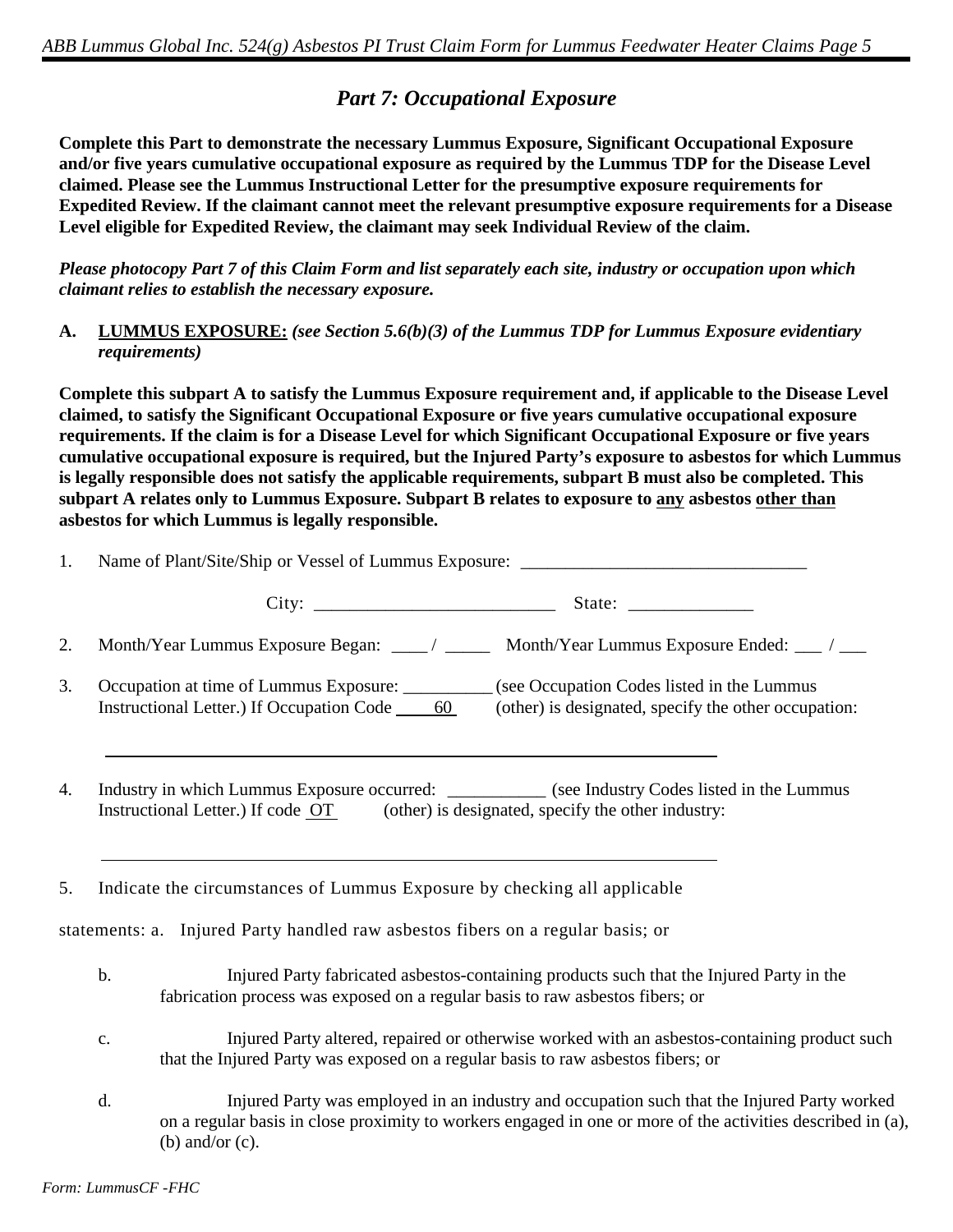|  |  |  |  |  | e. Other. Briefly describe the circumstances of the Injured Party's Lummus Exposure. |  |  |  |  |  |  |  |  |
|--|--|--|--|--|--------------------------------------------------------------------------------------|--|--|--|--|--|--|--|--|
|--|--|--|--|--|--------------------------------------------------------------------------------------|--|--|--|--|--|--|--|--|

| 6.        | If this exposure is in support of Exposure to an Occupationally Exposed Person from Part 8, please provide the<br>name and social security number of the occupationally exposed individual:                                                                                                                                                                                                                                                                                                                         |
|-----------|---------------------------------------------------------------------------------------------------------------------------------------------------------------------------------------------------------------------------------------------------------------------------------------------------------------------------------------------------------------------------------------------------------------------------------------------------------------------------------------------------------------------|
|           | $\frac{1}{\left(\text{Social Security }\# \right)}$<br>(First Name) (M.I.)<br>(Last Name)                                                                                                                                                                                                                                                                                                                                                                                                                           |
| <b>B.</b> | SIGNIFICANT OCCUPATIONAL EXPOSURE / FIVE YEARS CUMULATIVE OCCUPATIONAL<br><b>ASBESTOS EXPOSURE:</b> (see Section 5.6(b)(2) of the Lummus TDP for Significant Occupational<br><b>Exposure evidentiary requirements)</b>                                                                                                                                                                                                                                                                                              |
|           | Complete this subpart B only if (i) the claim is for a Disease Level that requires Significant Occupational<br>Exposure (Disease Levels III, IV, V or VII) or five years cumulative occupational asbestos exposure (Disease<br>Level II); and (ii) the responses to subpart A above do not satisfy the applicable requirements. This subpart B<br>relates to exposure to any asbestos other than asbestos for which Lummus is legally responsible.<br>(Please photocopy and use a separate page for each job site). |
| 1.        |                                                                                                                                                                                                                                                                                                                                                                                                                                                                                                                     |
|           |                                                                                                                                                                                                                                                                                                                                                                                                                                                                                                                     |
| 2.        | Month/Year Exposure Began: / ____________ Month/Year Exposure Ended: / ______                                                                                                                                                                                                                                                                                                                                                                                                                                       |
| 3.        | Occupation at time of exposure: ___________ (see Occupation Codes listed in the Lummus Instructional<br>Letter.) If Occupation Code 60<br>(other) is designated, specify the other occupation:                                                                                                                                                                                                                                                                                                                      |
| 4.        | Industry in which exposure occurred: ______ (see Industry Codes listed in the Lummus Instructional Letter.)<br>If code OT (other) is designated, specify the other industry:                                                                                                                                                                                                                                                                                                                                        |
| 5.        | Indicate the circumstances of the exposure by checking all applicable statements:                                                                                                                                                                                                                                                                                                                                                                                                                                   |
|           | Injured Party handled raw asbestos fibers on a regular basis; or<br>a.                                                                                                                                                                                                                                                                                                                                                                                                                                              |
|           | Injured Party fabricated asbestos-containing products such that the Injured Party in the<br>b.<br>fabrication process was exposed on a regular basis to raw asbestos fibers; or                                                                                                                                                                                                                                                                                                                                     |
|           | Injured Party altered, repaired or otherwise worked with an asbestos-containing product such<br>$\mathbf{c}$ .<br>that the Injured Party was exposed on a regular basis to raw asbestos fibers; or                                                                                                                                                                                                                                                                                                                  |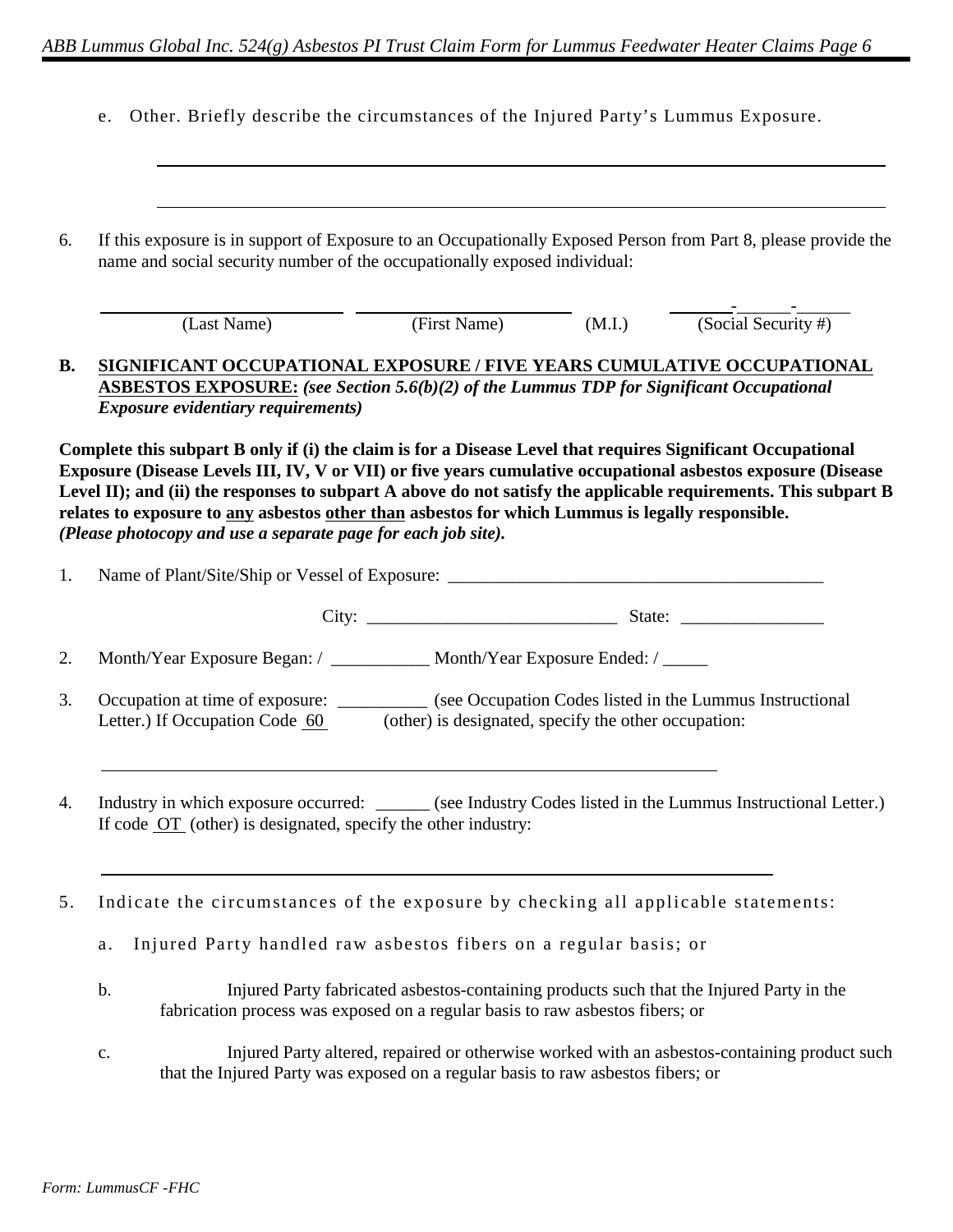- Injured Party was employed in an industry and occupation such that the Injured Party worked  $\mathbf{d}$ . on a regular basis in close proximity to workers engaged in one or more of the activities described in (a), (b) and/or  $(c)$ .
- Other. Briefly describe the circumstances of the exposure. e.

### **Part 8: Exposure to an Occupationally Exposed Person**

Is the claimant alleging an asbestos-related disease resulting in whole or in part from another person's occupational exposure, such as a family member (spouse, parent, brother, sister, etc.)?

Yes No

If No, proceed to Part 9. If Yes, you must complete Part 7 for each occupationally exposed person claimed and complete the following.

Claimants alleging an asbestos-related disease resulting in whole or in part from exposure to an occupationally exposed person, such as a family member, must establish that the occupationally exposed person would have met the exposure requirements under the Lummus TDP that would have been applicable had that person filed a direct claim against the Trust.

Complete the following for each occupationally exposed person claimed. (If claimant alleges an asbestos-related disease resulting from more than one occupationally exposed person, please photocopy this Part and provide the information for each occupationally exposed person claimed.)

- Date exposure from other person began:  $\frac{1}{(Month)}$   $\frac{1}{(Year)}$ 1. 2.  $(Year)$ (Month)
- Relationship to occupationally exposed individual: 3.

| Injured Party is/was the | of the occupationally exposed individual. (spouse, parent, brother, sister, |  |
|--------------------------|-----------------------------------------------------------------------------|--|
|                          | etc.)                                                                       |  |

Describe how the Injured Party was exposed to the Lummus product:  $\overline{4}$ .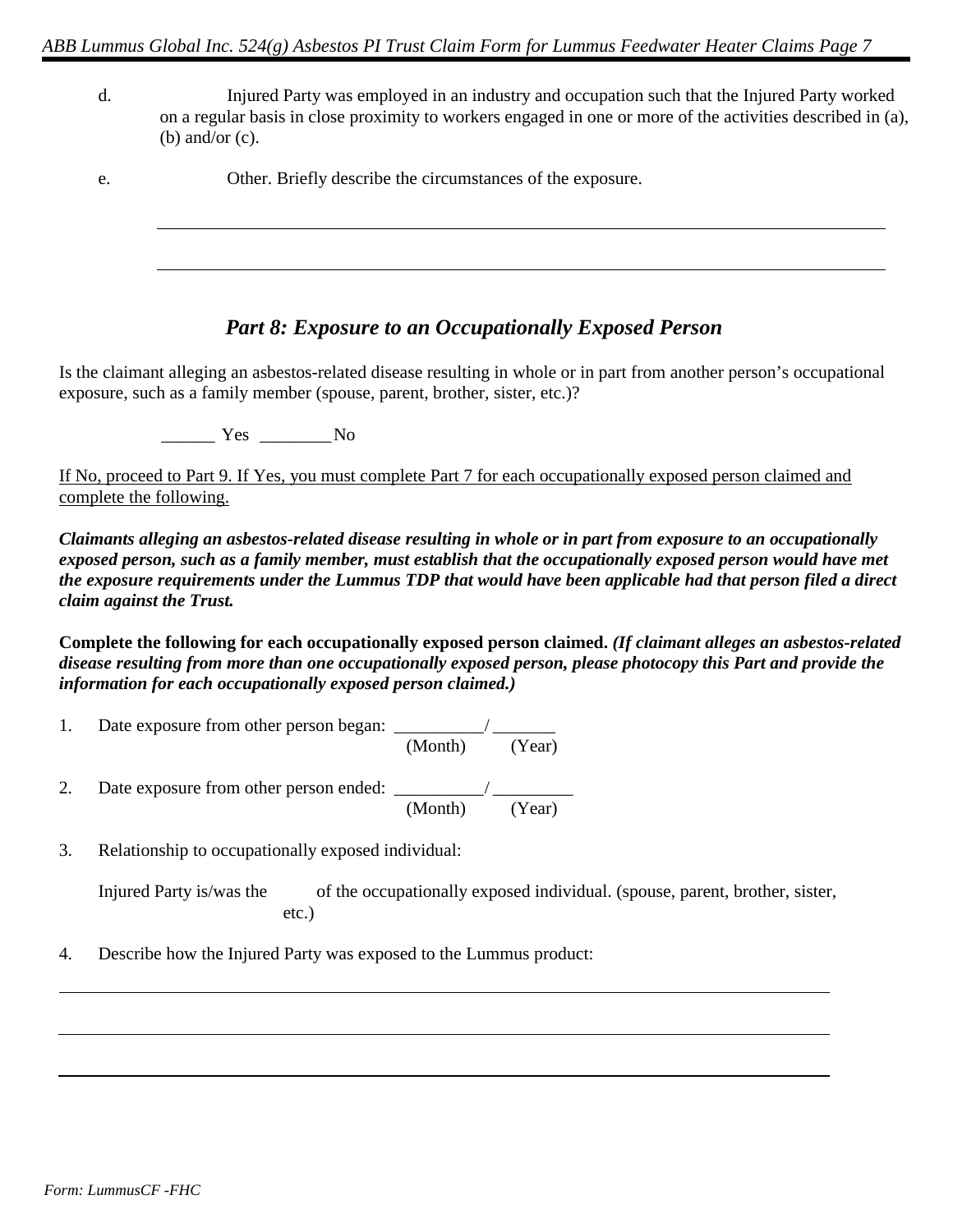5. Provide the name and social security number of the occupationally exposed individual:

| (Last Name) | (First Name) | (M.I.) | (Social Security #) |
|-------------|--------------|--------|---------------------|

Reminder: Part 7 must be completed for the occupationally exposed person. If the Injured Party also had direct, occupational exposure to asbestos, Part 7 must also be completed for that exposure.

# **Part 9: Proof of Exposure**

The claimant must sign Part 16 of this Claim Form or attach one or more of the following documents checked below as Proof of Exposure.

| An affidavit of the claimant |  |
|------------------------------|--|
|                              |  |

 $\Box$  An affidavit of a co-worker

An affidavit of a family member in the case of a deceased claimant

This invoices, employment, construction or similar records

 $\Box$  Verified listing of employer/jobsites

 $\Box$  Verified work history

 $\Box$  Answers to interrogatories with verification page. Specify pertinent page number(s)  $\Box$ 

 $\Box$  Deposition transcript with cover page(s). Specify pertinent page number(s)  $\Box$ .

 $\Box$  Other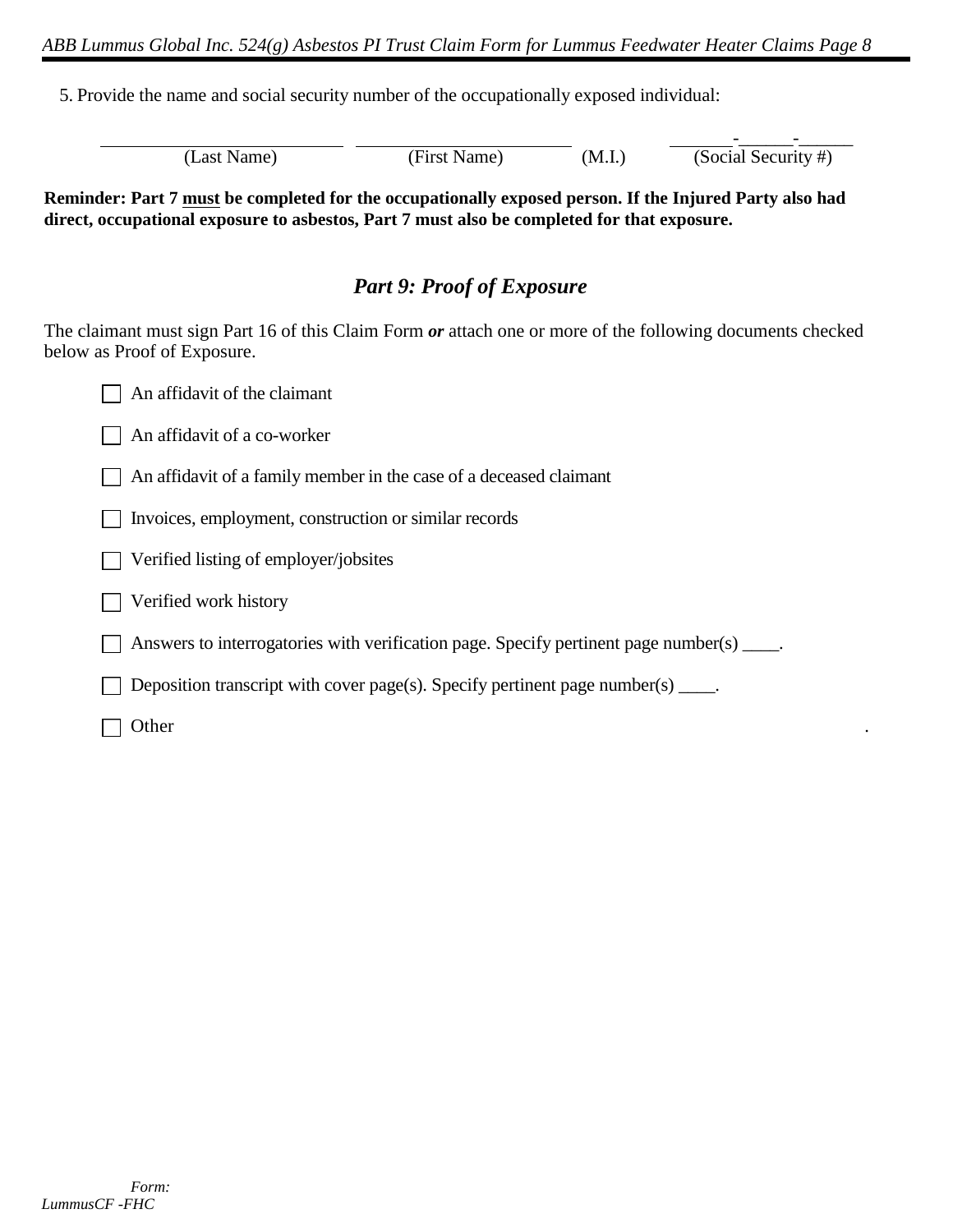### **Part 10: Statute of Limitations and Claims History**

- Has an asbestos-related lawsuit been filed on behalf of the Injured Party against any asbestos defendant? 1.  $Yes \_\_\_\_$  No  $\_\_\_\_$  (If Yes, a photocopy of the cover sheet(s) of the complaint or other proof of filing must be enclosed. Please see the Lummus Instructional Letter for other proof of filing requirements.)
	- Date the suit was originally filed:  $\frac{1}{(Month)(Day)(Year)}$ a.
	- $\mathbf{b}$ . State in which the suit was originally filed:
	- Name of court in which the suit was originally filed:  $\mathbf{c}$ .
	- d. Case number:
	- Was ABB Lummus Global Inc. named in the suit? Yes No e.
	- f. Has the claimant ever received money for an asbestos-related injury or asbestos claim from ABB Lummus Global Inc.? Yes \_\_\_\_\_\_ No\_\_\_\_\_

If Yes, a copy of the signed Release must be enclosed. If the Release is not available, provide the following information, if known, that may assist to locate the document:

Name of Claimant's Attorney:

Name of Claimant's Defense Counsel:

#### For Questions 2 and 3, below, you must provide the following information unless counsel for the claimant has previously submitted this information to the Trust.

Has a claim on behalf of the Injured Party ever been submitted to ABB Lummus Global Inc. pursuant to an 2. administrative settlement agreement (an agreement to settle that was reached without filing a lawsuit)?  $Yes$  No

If Yes, provide the date of such submission:  $\frac{1}{(Month)(Day)(Year)}$ 

 $\overline{3}$ . Was the Injured Party or claimant a party to a tolling agreement (an agreement that extends the deadline for filing a lawsuit) with ABB Lummus Global Inc.? Yes \_\_\_\_\_ No\_\_\_\_\_ If Yes, provide the beginning and ending dates, if any, of the tolling and attach documentation of the agreement. Ending Date:  $\frac{1}{(Month) (Day) (Year)}$ Beginning Date:  $\frac{1}{(Month) (Day) (Year)}$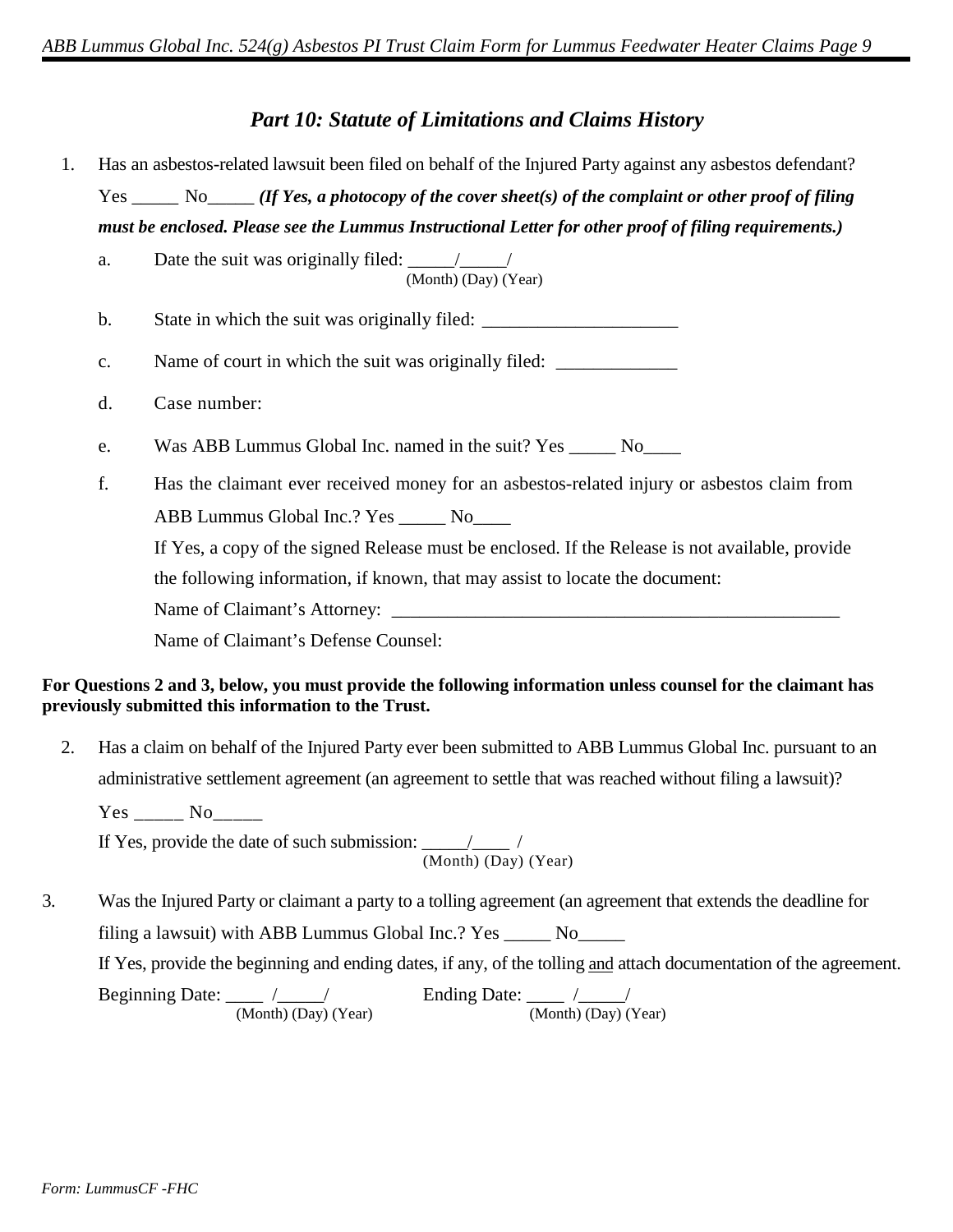# **Part 11: Smoking History**

#### NOTE: This information is relevant to all claims involving Lung Cancer 1 (Disease Level VII) and claims involving Lung Cancer 2 (Disease Level VI). Thus, this section does not need to be completed if your claim is for Disease Levels I, II, III, IV, V, or VIII.

For each item, indicate whether the Injured Party has smoked or used the given product. If cigarettes were smoked, indicate the dates they were used, and the amount per day. Indicate fractional packs or fractional cigars as appropriate, *e.g.*, three and one-half packs would be entered as  $3.5$ .

|                                                                                                                  | <b>Has the Injured Party ever smoked cigarettes? Yes _________ No ______</b> |  |
|------------------------------------------------------------------------------------------------------------------|------------------------------------------------------------------------------|--|
| $\frac{\text{From}}{\text{(Month)}} \frac{1}{\text{(Year)}}$ - To $\frac{1}{\text{(Month)}}$                     | Packs per day: _______ .______                                               |  |
|                                                                                                                  |                                                                              |  |
|                                                                                                                  |                                                                              |  |
|                                                                                                                  |                                                                              |  |
|                                                                                                                  |                                                                              |  |
| $\int_{\text{I}(\text{Month})}^{\text{I}(\text{month})} \frac{1}{(\text{Year})}$ - To $\frac{1}{(\text{Month})}$ | Cigars per day: $\frac{\ }{\ }$                                              |  |
| $\frac{\text{From}}{\text{(Month)}} \frac{1}{\text{(Year)}}$ - To $\frac{1}{\text{(Month)}}$                     | Cigars per day: $\frac{\ }{\ }$                                              |  |
| $\frac{\text{From } (Month) \ (Year)}{\text{(Month) (Year)}}$ - To $\frac{1}{(Month) \ (Year)}$                  | Cigars per day: _______ .______                                              |  |
|                                                                                                                  |                                                                              |  |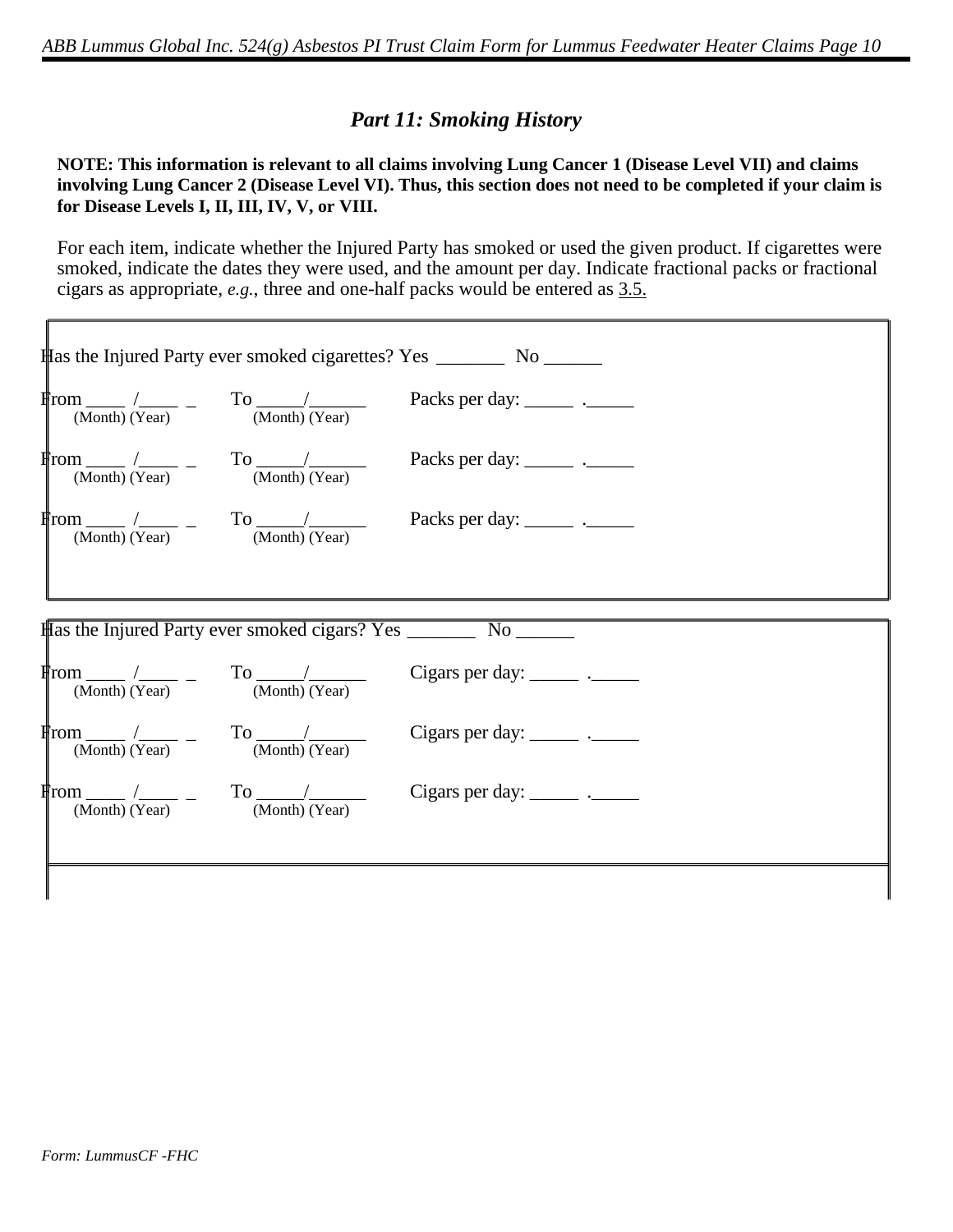ABB Lummus Global Inc. 524(g) Asbestos PI Trust Claim Form for Lummus Feedwater Heater Claims Page 11

#### **INDIVIDUAL REVIEW OF CLAIMS**

If claimant is requesting Individual Review, please see the Lummus Instructional Letter for further information regarding the Individual Review process.

#### IF CLAIMANT IS NOT REQUESTING INDIVIDUAL REVIEW, PROCEED TO PART 16 OF THE CLAIM FORM. IF INDIVIDUAL REVIEW IS REQUESTED, PARTS 12, 13, 14 AND 15 OF THIS CLAIM FORM MUST BE COMPLETED TO THE EXTENT APPLICABLE.

### **Part 12: Financial Dependents and Beneficiaries**

#### NOTE: The following information must be provided if the claimant is requesting Individual Review.

List any other persons who may have rights associated with this claim. Be sure to include the Injured Party's spouse and/or any other financial dependents who derive (or who derived at the time of the Injured Party's death) at least one-half of their financial support from the Injured Party.

If additional space is required, please photocopy this page and insert after current page.

|                                                                           |              | $\cdot$ MI $\_$ |
|---------------------------------------------------------------------------|--------------|-----------------|
| • Date of Birth $\frac{\ }{\ }$<br>(Month) (Day) (Year)                   |              |                 |
| • Relationship to Injured Party__________                                 |              |                 |
| • Financially Dependent: ______ Yes _______ No                            |              |                 |
|                                                                           |              |                 |
| • Last Name                                                               | • First Name | $\cdot$ MI $\_$ |
| • Date of Birth $\frac{\ }{\ }$ / $\frac{\ }{\ }$<br>(Month) (Day) (Year) |              |                 |
| • Relationship to Injured Party __________                                |              |                 |
| • Financially Dependent: _____ Yes ______ No                              |              |                 |
|                                                                           |              |                 |
| • Last Name                                                               | • First Name | $\cdot$ MI      |
| • Date of Birth $\frac{\ }{\ }$ / $\frac{\ }{\ }$<br>(Month) (Day) (Year) |              |                 |
| • Relationship to Injured Party_________                                  |              |                 |
| • Financially Dependent: _____ Yes ______ No                              |              |                 |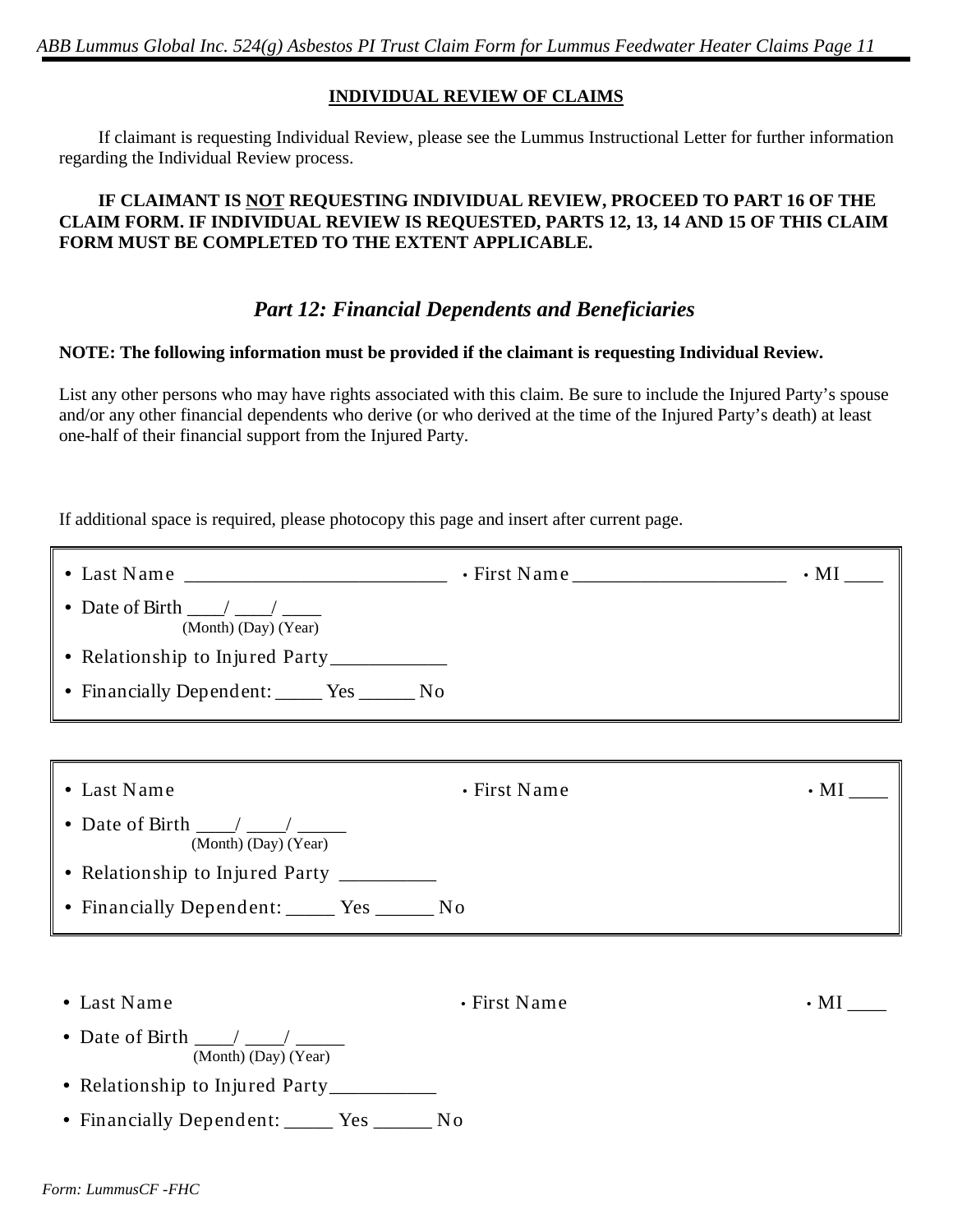### **Part 13: Employment Information for Economic Loss**

#### **NOTE: Complete for Individual Review.**

Current employment status of the Injured Party:

| Full-time, outside the home     |
|---------------------------------|
| Full-time, within the home      |
| Part-time, outside the home     |
| Part-time, within the home      |
| Retired                         |
| Disabled                        |
| Deceased                        |
| Amount of last annual wages: \$ |
| (Month)<br>(Year)               |

(Enter current month and year if currently earning work-related compensation)

If economic losses are being claimed, you must enclose supporting documentation to prove economic losses which may include medical bills, a forensic economic report, IRS Form W-2, the first page of IRS Form 1040, or other relevant supporting documentation. Economic loss may include disruption of household, family or recreational activities.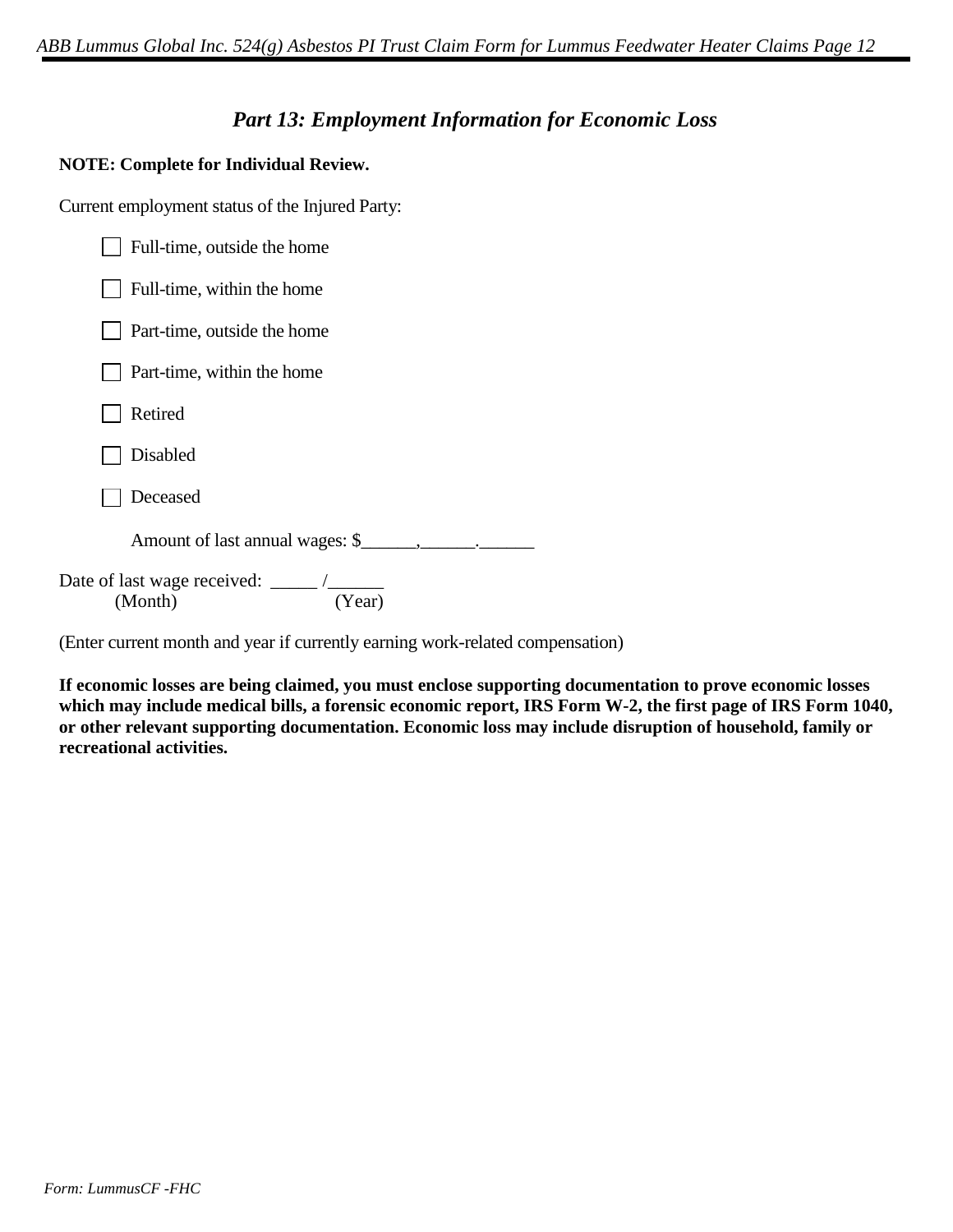# **Part 14: Claimant's Jurisdiction**

NOTE: The following information must be provided if the claimant is requesting Individual Review and the claimant did not file a claim for an asbestos-related injury against Lummus in the tort system prior to April 21, 2006. Please see the Lummus Instructional Letter for further information concerning the "Claimant's Jurisdiction."

If the claimant did not file a claim for an asbestos-related injury against Lummus in the tort system prior to April 21,

2006, please provide the jurisdiction which the claimant elects as the Claimant's Jurisdiction:

. (See Lummus Instructional Letter, page 5, for an explanation of the choices). The

Claimant's Jurisdiction elected is (please check one of the following):

The jurisdiction in which the claimant resided at the time of diagnosis.

The jurisdiction in which the claimant resides when this claim is filed with the Trust.

The jurisdiction in which the claimant experienced Lummus Exposure.

# **Part 15: Other Valuation Factors to be Considered for Individual Review**

To the extent claimant believes there are other valuation factors that the Trust should consider in evaluating this claim under the Individual Review process as provided in Section 5.2(b) of the Lummus TDP, which factors are not otherwise provided in this Claim Form, please attach a separate, written explanation, not to exceed three (3) pages in length, describing the factors and explaining why the Trust should take the factors into consideration in evaluating this claim. Please attach any applicable case or statutory law to support consideration of these other factors.